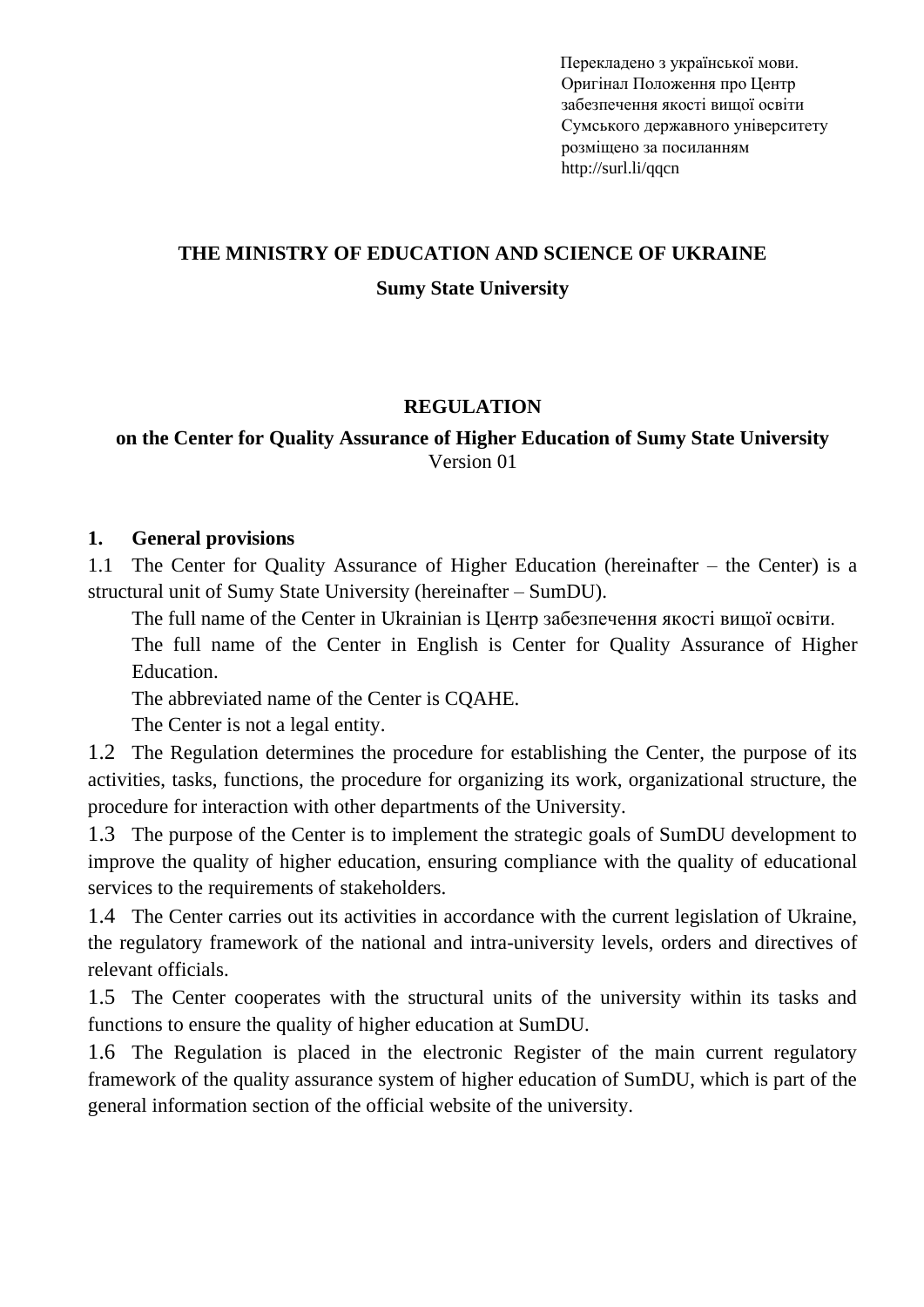| MES of Ukraine | Regulation on the Center for Quality Assurance of Higher Education of<br><b>Sumy State University</b> | Page $\angle$ |
|----------------|-------------------------------------------------------------------------------------------------------|---------------|
| SumDU          |                                                                                                       | Version 01    |

## **2 The main tasks and functions of the Center**

2.1 The main task of the Center is to provide administrative guidance and support for quality assurance in higher education at all levels of SumDU.

- 2.2 In accordance with the defined task, the main functions of the Center are as follows:
	- formation of strategy, policy, procedures and practices for academic quality assurance of higher education at SumDU;
	- implementation of strategic developments related to quality, in the framework of quality assurance procedures, as well as their improvement in accordance with the SumDU Development Strategy;
	- promoting the formation of an academic culture of quality at SumDU;
	- analysis and generalization of the quality of higher education at the university based on the results of accreditation of educational programmes by the National Agency for Higher Education Quality Assurance, development of proposals for consideration by the Academic Council, the Rector and relevant advisory bodies to improve this activity, taking into account the latest educational technologies, the formation of relevant recommendations and other normative documents on its improvement;
	- development and support of processes of learning outcomes assessment at SumDU, and also documents accompanying these processes (templates, methodical recommendations, etc.);
	- development of policies and principles to ensure the quality of Academic Staff;
	- coordination of the work of structural units of the university on the quality of the educational process;
	- prompt response (preparation of draft orders and other materials on the quality of the organization of the educational process) to identify violations of higher education standards for the organization of the educational process at the university;
	- development of an action plan for monitoring the quality of higher education at SumDU for the academic year;
	- development of a system of indicators characterizing the state of quality of higher education at SumDU;
	- formation on the basis of monitoring studies of recommendations for management decisions to improve the quality of higher education at SumDU.

2.3 The Center, by the relevant orders of senior officials, may be entrusted with other tasks within its functional purpose.

# **3. Management and staffing**

3.1 The Center is managed by the Head, who is appointed by the order of the rector from among the leading scientific and pedagogical workers who have an academic title and scientific degree, and is directly subordinate to the First Vice-rector.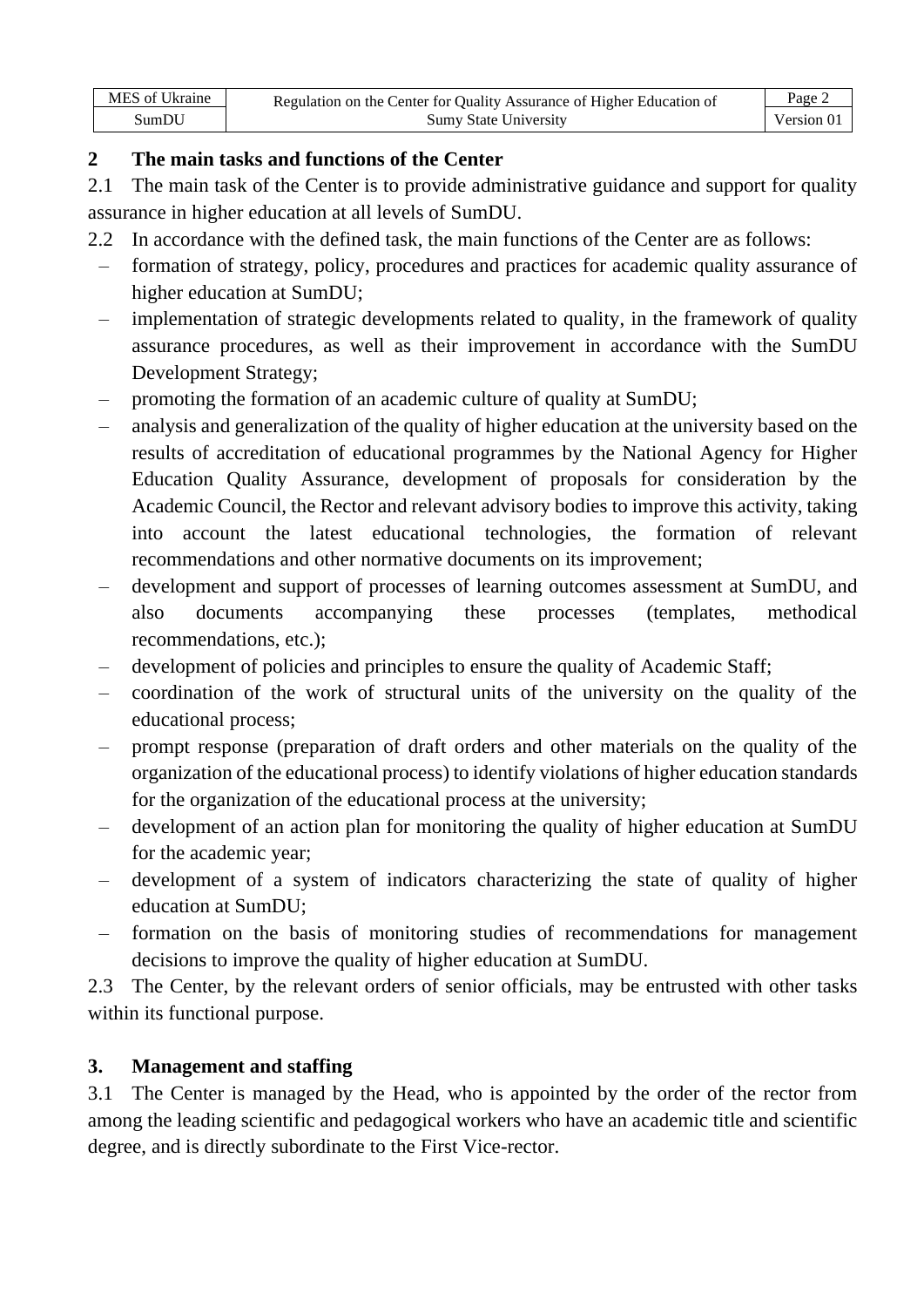| MES of Ukraine | Regulation on the Center for Quality Assurance of Higher Education of | Page $\mathcal{F}$ |
|----------------|-----------------------------------------------------------------------|--------------------|
| SumDU          | <b>Sumy State University</b>                                          | Version 01         |

3.2 The duties and powers of the Head are directly related to the fulfillment of the tasks and functions of the Center and are determined by job instructions developed by the First Vice-rector and approved by the Rector.

3.3 The number of employees of the Center and the amount of their salaries shall be approved by the Rector in accordance with the staff list.

3.4 The functioning of the Center and its structural subdivisions is ensured by its full-time employees and, if necessary, by other persons on a part-time basis or by concluding civil law contracts and agreements.

3.5 Duties, tasks and functional powers of the Center's staff are determined in accordance with this Regulation and are regulated by job descriptions developed by the head of the Center, agreed and approved in the prescribed manner.

## **4 Organizational structure of the Center**

4.1 The organizational structure of the Center includes the following subdivisions:

– the Bureau for Monitoring of Higher Education Quality (hereinafter – the Bureau);

the Laboratory of Measuring the Quality of Higher Education (hereinafter  $-$  the Laboratory);

– the Student Agency for Promotion Education Quality (hereinafter – the Agency).

4.2 The Center's structural subdivisions are managed by the Head of the Bureau for Monitoring of Higher Education Quality, the Scientific Supervisor of the Laboratory of Measuring the Quality of Higher Education and the Head of the Student Agency for Promotion Education Quality.

4.3 The Head of the Bureau and the Scientific Supervisor of the Laboratory are appointed by the order of the Rector on the proposal of the Head of the Center, to whom they are directly subordinated.

4.4 Duties and functional powers of the Head of the Bureau and the Scientific Supervisor of the Laboratory are regulated by this Regulation and job instructions, developed by the Head of the Center, agreed and approved in the prescribed manner.

4.5 The Head of the Student Agency for Promotion Education Quality is elected from among its members at the first meeting by open voting, provided that at least 2/3 of the members are present.

# **5 Functional powers and tasks of the Bureau for Monitoring of Higher Education Quality (BM)**

5.1 The main purpose of the Bureau is to ensure and support the monitoring of the quality of higher education in its various components at the university.

5.2 The main tasks and functions of the Bureau are as follows:

– organization and conducting of surveys (questionnaires) of higher education learners, graduate students, students of training, retraining and advanced training, teachers of the educational process quality, university graduates, labor market representatives on the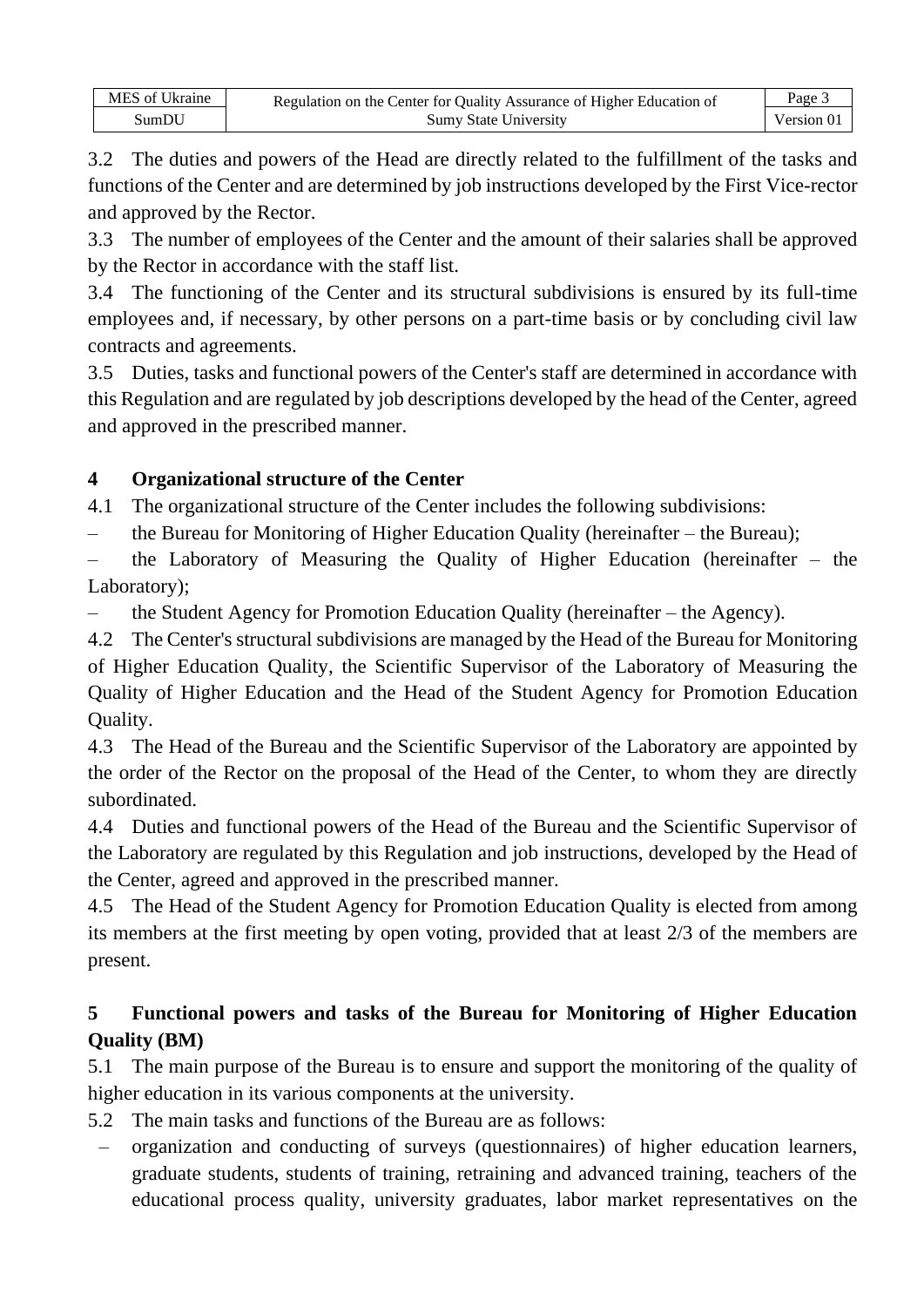| MES of Ukraine | Regulation on the Center for Quality Assurance of Higher Education of<br><b>Sumy State University</b> | Page 4     |
|----------------|-------------------------------------------------------------------------------------------------------|------------|
| SumDU          |                                                                                                       | Version 01 |

quality of educational programmes and the readiness of graduates for professional activities; analysis of results;

- providing organizational and methodological assistance to student self-government bodies in conducting surveys and questionnaires, organizing conferences "Educational process through the eyes of students" and other situational activities on the organization of the educational process;
- analysis of the quality of training sessions (organization of study visits etc.);
- analysis of the success and achievements of higher education learners (outcomes of certification activities, examination sessions, etc.).

## **6. Functional powers and tasks of the Laboratory of Measuring the Quality of Higher Education (LM)**

6.1 The main purpose of the Laboratory is to monitor the quality of higher education in its various components at the university.

- 6.2 The main tasks and functions of the Laboratory are as follows:
- organization and conduct of monitoring research using software for the collection and processing of research statistics and quality assessment of higher education, namely:
	- together with BM development of the structure and content of monitoring research tools;
	- together with BM, the formation of the parameters of a sample of sociological research in order to ensure the representativeness of their results and submission for approval to the Council for Quality Assurance of Higher Education of university;
	- ensuring the collection of information and its initial processing;
	- transfer of information to BM for its further professional processing, analysis of the obtained results and report formation;
	- support of survey networks together with BM (groups of higher education learners, employers, graduates, etc.) during monitoring studies;
- providing technical support for monitoring the quality of higher education at the university, namely:

- making proposals for software optimization to achieve the required level of monitoring research;

- organizational administration of software by laboratory specialists, accumulation, storage of obtained research data;

– providing methodological assistance on conducting thematic surveys and other measures to monitor the quality of higher education to student governments, councils on the quality of higher education institutes (faculties) and other structural units of the university.

#### **7. Functional powers and tasks of the Student Agency for Promotion Education Quality**

7.1 The main purpose of the Agency is to participate in organizing and conducting quality assessment of higher education at SumDU, informing higher education learners about the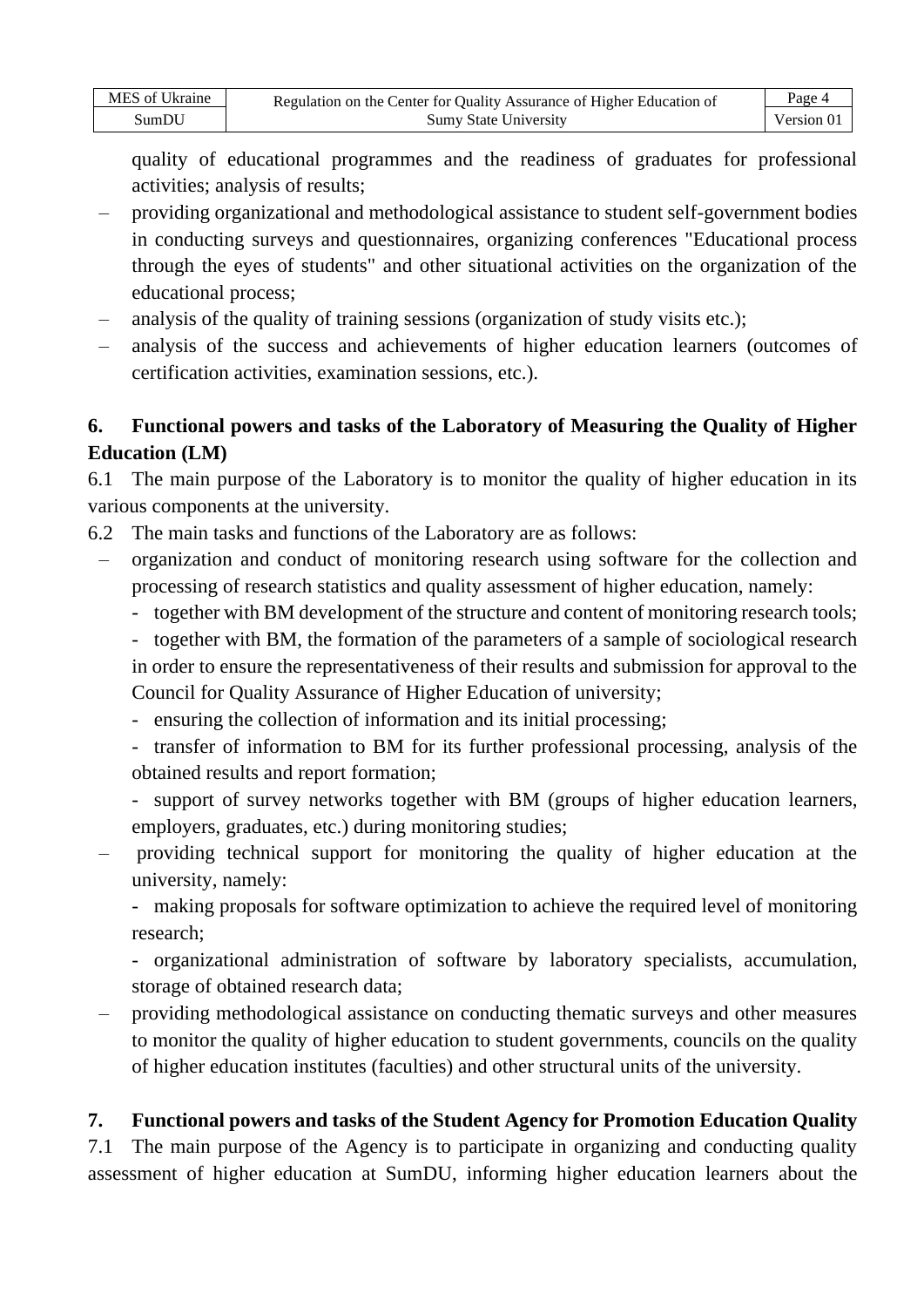| MES of Ukraine | Regulation on the Center for Quality Assurance of Higher Education of | Page 5     |
|----------------|-----------------------------------------------------------------------|------------|
| SumDU          | <b>Sumy State University</b>                                          | Version 0. |

necessity to participate in the survey and disseminate the basic principles of academic integrity among students.

- 7.2 The main tasks and functions of the Agency are as follows:
	- conducting an information campaign among students on their survey as an effective tool for influencing on the educational process; participation in the organization and conduct of surveys of higher education learners on the quality of the organization of educational activities in the study of academic disciplines;
	- development of proposals to facilitate the implementation of the questionnaire of higher education learners and the content of the questionnaire together with BM;
	- organization and holding of focus groups, round tables, meetings, seminars, debates together with BM about the quality of higher education;
	- informing the participants of the educational process about the effectiveness of the activities;
	- participation in the process of development, monitoring and periodic review of educational programmes and other procedures to ensure the quality of educational programmes and educational activities of the university, etc.
	- formation and implementation together with the Unit for Promotion of Academic Integrity of the action plan of the Student Rectorate and the Agency for the Promotion of Academic Integrity among higher education learners;
	- participation in the creation and improvement of the regulatory framework for academic integrity, etc.

7.3 The Agency in its activities is functionally subordinated to the Center for Quality Assurance of Higher Education, Student Rectorate, works with structural units of the university within its tasks and functions.

# **8. Material and technical supplies**

8.1 The Center and its structural subdivisions are located and function on the material and technical base of SumDU.

8.2 The Center and its structural subdivisions have the right to use the material and technical base and equipment of other structural subdivisions of the university in accordance with the established procedure.

8.3 The accounting and financial operations of the Center and its structural subdivisions are carried out by the relevant structural subdivisions of SumDU.

# **9. Organization of activities**

9.1 The activity of the Center and its structural subdivisions is based on the approved work plans, tasks of senior officials and in accordance with the established procedure proposals of the educational subdivisions of the university.